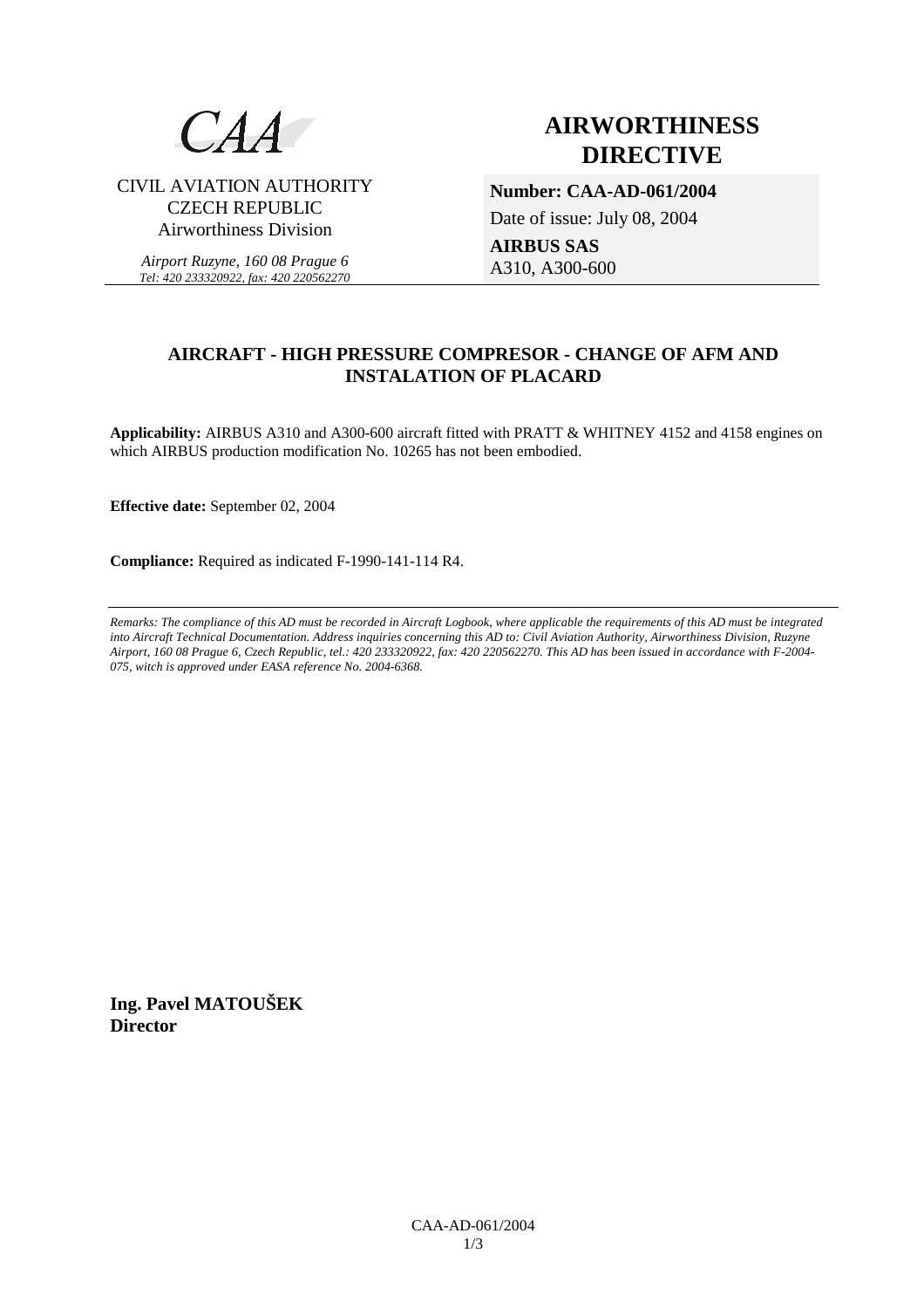#### **DGAC AD No.: F-1990-141-114 R4**  AD replaced: 90-141-114 R3

June 23, 2004

### **AIRBUS SAS A310, A300-600**

Type certificate(s) No.: 72 TCDS No.: 145 ATA chapter: 73

This AD is published by the DGAC on behalf of EASA, the Primary Airworthiness Authority for the affected product.

### **PW4000 series engines - HPC damage and surge**

# **1. EFFECTIVITY:**

AIRBUS A310 and A300-600 aircraft fitted with PRATT & WHITNEY 4152 and 4158 engines on which AIRBUS production modification No. 10265 has not been embodied.

# **2. REASONS:**

This Airworthiness Directive (AD) is issued to prevent damage of the high pressure compressor and engine surge.

Revision 4 of this AD reduces the scope of the "effectivity" paragraph and does not introduce any new action.

# **3. MANDATORY ACTIONS AND COMPLIANCE TIMES:**

The following measures are rendered mandatory within 30 days from the effective date of this AD at original issue:

1. Enter into the aircraft flight manual the Temporary Revision No 2.040.0/7 for A310 and 2.04.00/3 for A300-600.

2. According to the AIRBUS INDUSTRIE Service Information Letter No 72-001 Revision 1 install in the cockpit a placard indicating the following:

#### "BEFORE TAKE OFF, SET ENG ANTI ICE TO ON KEEP ENG ANTI ICE ON FOR ANY OPERATION BELOW 15,000 FT"

3. Accomplishment of the AIRBUS INDUSTRIE Service Bulletin A310-73-2020 or A300-73-6016 (AIRBUS INDUSTRIE modification 8874) related to Service Bulletin PRATT & WHITNEY PW4ENG 73-110 is relieving from the requirements 1 and 2 mentioned here above, provided that both engines fitted on the aircraft are equipped with FADEC SCN 10E/U or with FADEC SCN 10F/U (AIRBUS INDUSTRIE Service Bulletin A310-73-2022 or A300-73-6018).

**Note 1:** A return to a situation whereby both engines are not equipped with FADEC SCN 10E/U or FADEC SCN 10F/U is not allowed after the specified requirements 1 and 2 mentioned here above have been cancelled.

**Note 2:** In the case that only one engine/FADEC has been modified. The requirements 1 and 2 specified here above apply.

**Note 3:** Accomplishment of Service Bulletin AIRBUS INDUSTRIE A310-73-2020 or A300-73-6016 requires either previous or simultaneous incorporation of both Service Bulletins PRATT & WHITNEY PW4ENG 72-147 and PW4ENG 72-197.

# **4. REFERENCE DOCUMENTS:**

AIRBUS: